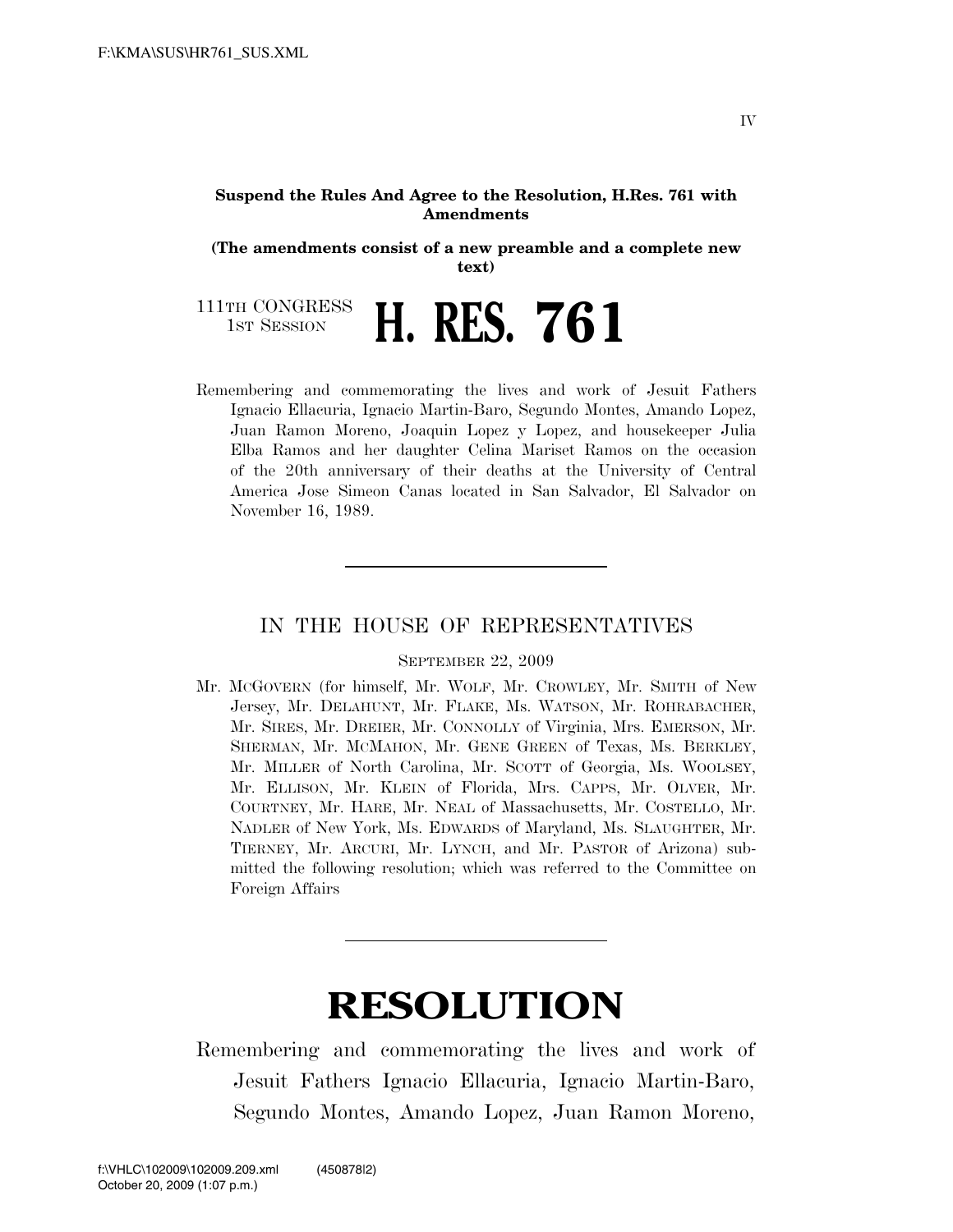Joaquin Lopez y Lopez, and housekeeper Julia Elba Ramos and her daughter Celina Mariset Ramos on the occasion of the 20th anniversary of their deaths at the University of Central America Jose Simeon Canas located in San Salvador, El Salvador on November 16, 1989.

- Whereas in the early morning hours of November 16, 1989, six Jesuit priests and faculty members of the Universidad Centroamericana José Simeon Cañas (UCA) located in San Salvador, El Salvador—Father Ignacio Ellacuría, Ignacio Martin-Baró, Segundo Montes, Amando López, Juan Ramon Moreno, and Joaquín López y López—and housekeeper Julia Elba Ramos and her daughter, Celina Mariset Ramos, were executed by members of the Salvadoran Army;
- Whereas Father Ignacio Ellacuría, 59, was since 1979 rector of the UCA, and an internationally-respected intellectual and advocate for human rights and a negotiated solution to the Salvadoran civil conflict;
- Whereas Father Ignacio Martin-Baró, 44, was the vice rector of the UCA, a leading analyst of national and regional affairs, the founder and director of the respected polling organization, the Public Opinion Institute, former Dean of Students, Dean of the Psychology Department, an internationally renowned pioneer in the field of social psychology and pastor of the rural community of Jayaque;
- Whereas Father Segundo Montes, 56, was Dean of the Department of Social Sciences and a sociology professor at the UCA, and the founder and director of the Human Rights Institute at the UCA (IDHUCA), who did extensive work on Salvadoran refugees in the United States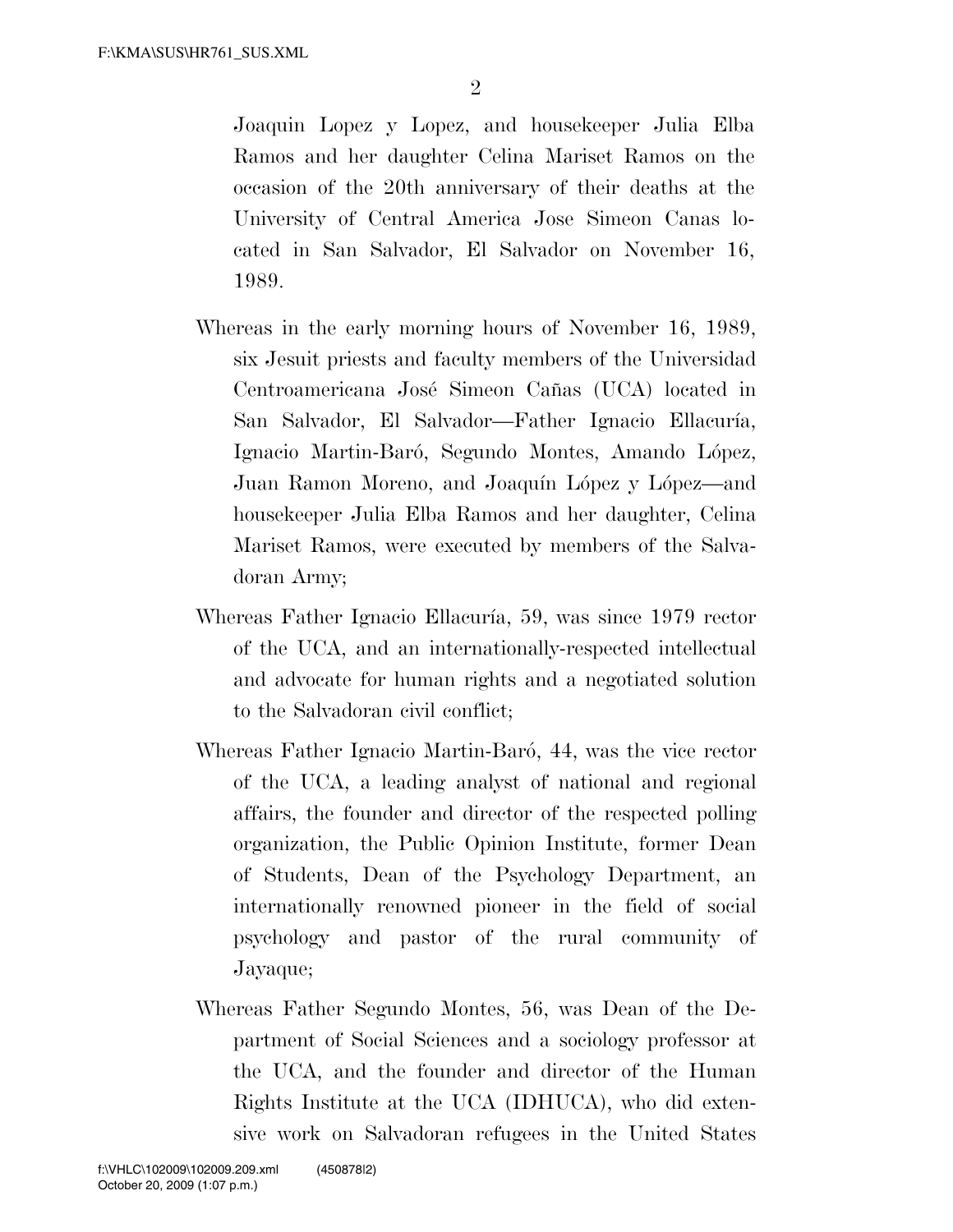during the period of the Salvadoran conflict, including providing documentation and advice to United States Members of Congress on refugee issues;

- Whereas Father Amando López, 53, was a philosophy and theology professor at the UCA, former director of the Jesuit seminary in San Salvador, and served as pastor of the Tierra Virgen community in Soyapango, a poor neighborhood in the periphery of San Salvador;
- Whereas Farther Juan Ramon Moreno, 56, was a professor of theology at the UCA, former novice-master for the Jesuits, and a tireless pastoral worker and spiritual guide;
- Whereas Father Joaquín López y López, 71, was one of the creators of the UCA and the founder, organizer, and director of Fe y Alegría (Faith and Joy) to address the lack of education in El Salvador, which opened 30 educational centers in marginalized communities throughout the country where 48,000 people received vocational training and education;
- Whereas Julia Elba Ramos, 42, was the cook and housekeeper for the Jesuit seminarians at the UCA and wife of Obdulio Lozano, the UCA gardener and groundskeeper;
- Whereas Celina Mariset, 16, had finished her first year of high school at the Jose´ Damian Villacorta Institute in Santa Tecla, El Salvador, and was staying with her mother the night of November 15, 1989;
- Whereas the six Jesuit priests dedicated their lives to advancing education in El Salvador, protecting and promoting human rights and the end of conflict, and identifying and addressing the economic and social problems that affected the majority of the Salvadoran population;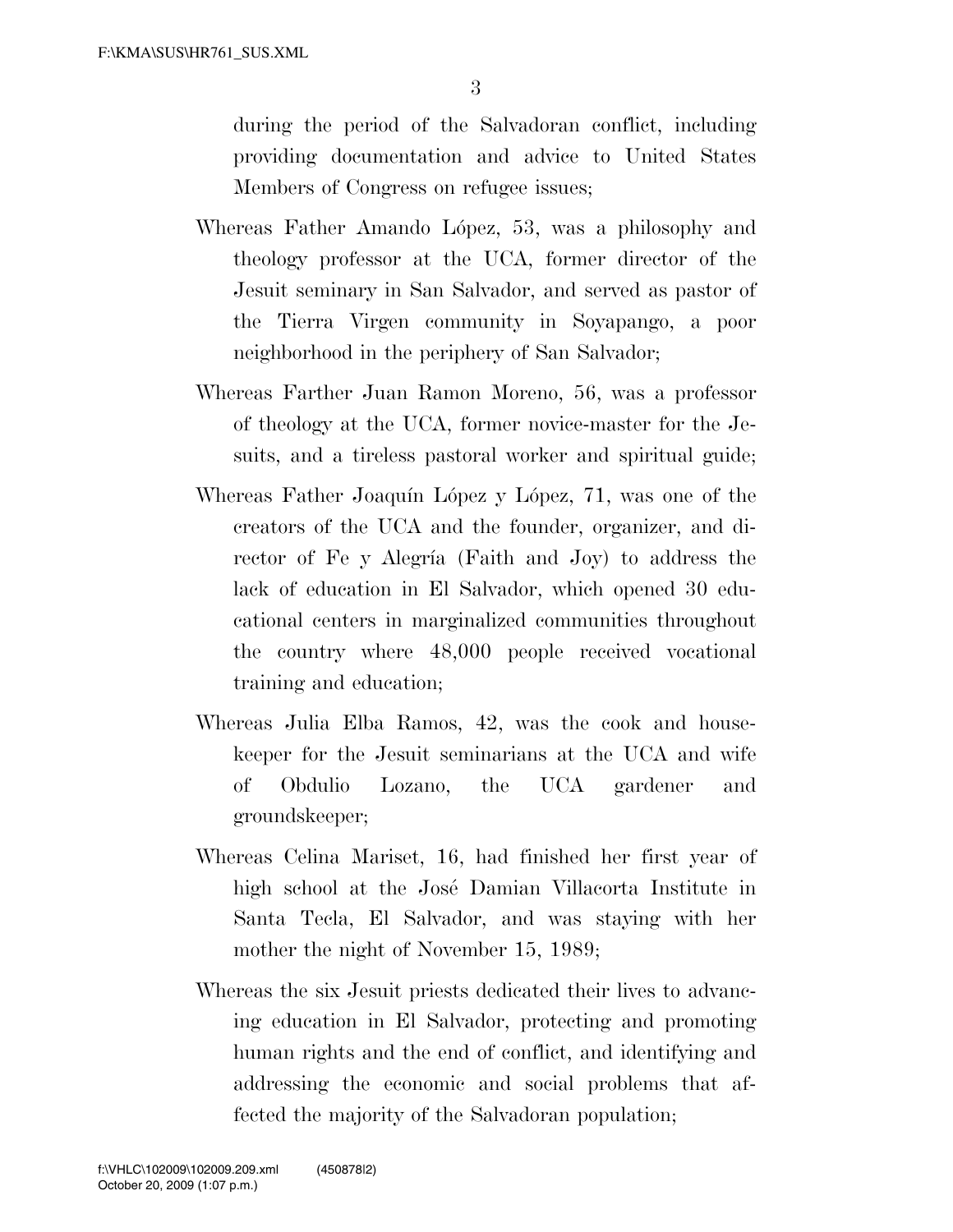- Whereas the six Jesuit priests, as faculty and administrators at the UCA, educated many students throughout the 1970s and 1980s, students who subsequently became Salvadoran government, political, and civil society leaders, and thus helped facilitate communication, dialogue, and negotiations even during the turbulent years of the armed conflict;
- Whereas these six priests and two women joined the more than 75,000 noncombatants who perished during the Salvadoran civil war;
- Whereas on December 6, 1989, United States Speaker of the House of Representatives Thomas Foley appointed a Special Task Force on El Salvador consisting of 19 Members of the House of Representatives, chaired by Representative John Joseph Moakley of Boston, Massachusetts, to monitor the Salvadoran government's investigation into the murders of the Jesuit priests and two women and to look into related issues involving respect for human rights and judicial reform in El Salvador;
- Whereas the Speaker's Task Force on El Salvador found that members of the High Command of the Salvadoran military were responsible for ordering the murder of the Jesuits and two women and for obstructing the subsequent investigation into the crimes;
- Whereas the United Nations Commission on the Truth for El Salvador (Truth Commission) was established under terms of the January 1992 Peace Accords that ended El Salvador's 12 years of war and was charged to investigate and report to the Salvadoran people on human rights crimes committed by all sides during the course of the war;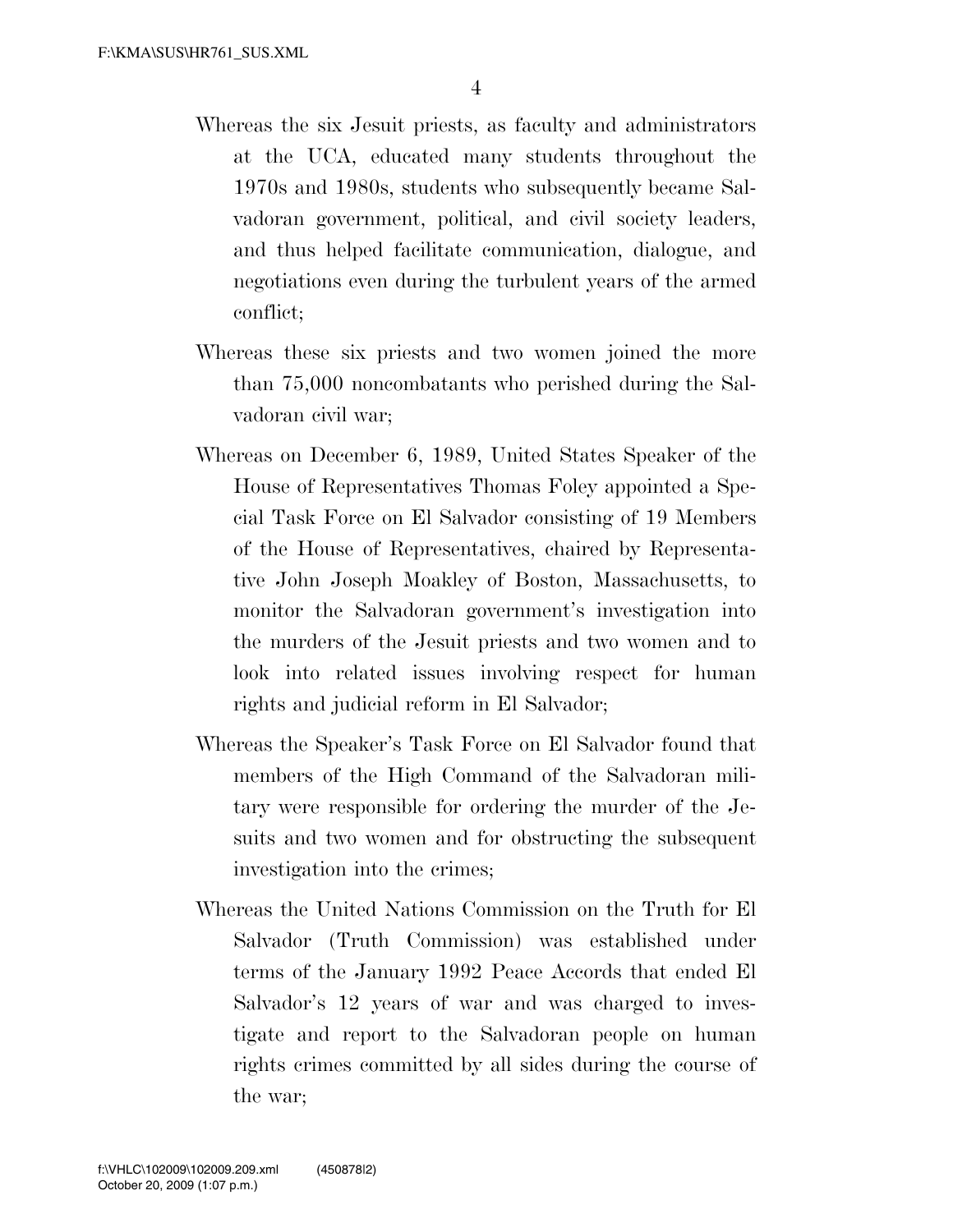- Whereas on March 15, 1993, the Truth Commission confirmed the findings of the Speaker's Special Task Force;
- Whereas on September 28, 1991, a Salvadoran jury found guilty of these murders two Salvadoran military officers, including Salvadoran Army Colonel Guillermo Alfredo Benavides Moreno, the first time in Salvadoran history where high-ranking military officers were convicted in a Salvadoran court of law of human rights crimes;
- Whereas the University of Central America José Simeon Cañas in San Salvador remains dedicated to advancing and expanding educational opportunity, providing the highest quality of academic excellence in its studies and courses, and the commitment to human rights and social justice;
- Whereas the 28 Jesuit colleges and universities in the United States, which represent many of the highest quality academic communities in the nation, have maintained a sense of solidarity with the UCA and the people of El Salvador and have annually observed the November 16th anniversary of those murders;
- Whereas in the United States, El Salvador, and around the world university programs, academic and scholarly institutes, libraries, research centers, pastoral programs, spiritual centers, and programs dedicated to educational achievement, social justice, human rights, and alleviating poverty have been dedicated in the names of the murdered Jesuits;
- Whereas the international and Salvadoran outcry in response to the deaths of the six Jesuits and two women and the subsequent investigations into this crime served as a catalyst for negotiations that led to the signing of the 1992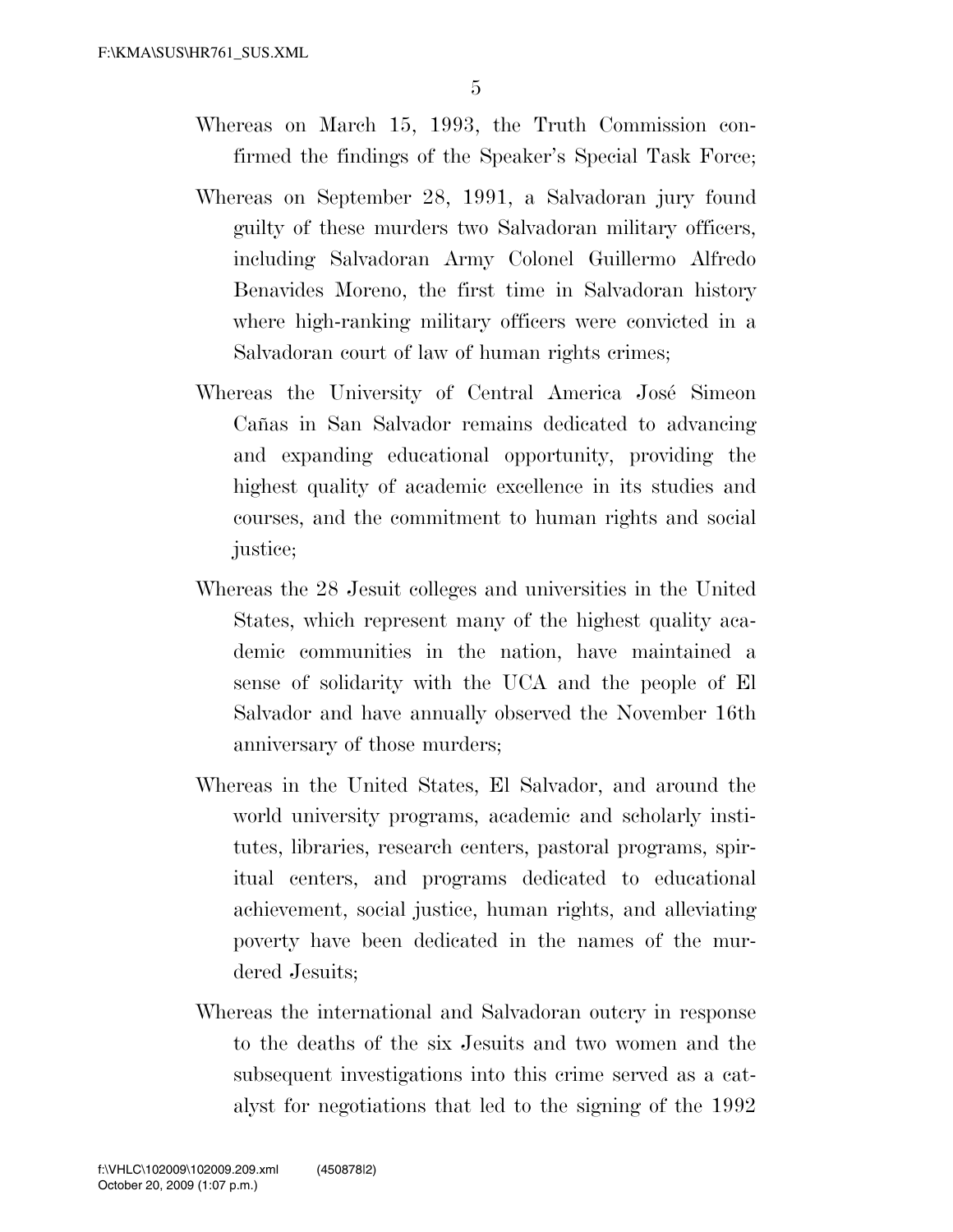Peace Accords, which have allowed the Government and the people of El Salvador to achieve significant progress in creating and strengthening democratic political, economic, and social institutions; and

- Whereas November 16, 2009, marks the 20th anniversary of the deaths of these eight spiritual, courageous, and generous priests, educators, and laywomen: Now, therefore, be it
	- 1 *Resolved,* That the House of Representatives—
	- 2 (1) remembers and commemorates the lives and 3 work of Father Ignacio Ellacuría, Ignacio Martin-4 - Baró, Segundo Montes, Amando López, Juan 5 Ramon Moreno, Joaquín López y López, Julia Elba 6 Ramos, and Celina Mariset Ramos;
- 7 (2) extends sympathy to the families, friends, 8 colleagues, and religious communities of the six Jes-9 uit priests and two laywomen;
- 10 (3) recognizes the continuing academic, spir-11 itual, and social contributions of the University of 12 Central America José Simeon Cañas (UCA) in San 13 Salvador, El Salvador;
- 14 (4) further recognizes the 28 Jesuit colleges 15 and universities in the United States for their soli-16 darity with the UCA and annual remembrance of 17 those killed twenty years ago;
- 18 (5) remembers the seminal reports by Chairman 19 John Joseph Moakley and the Speaker's Special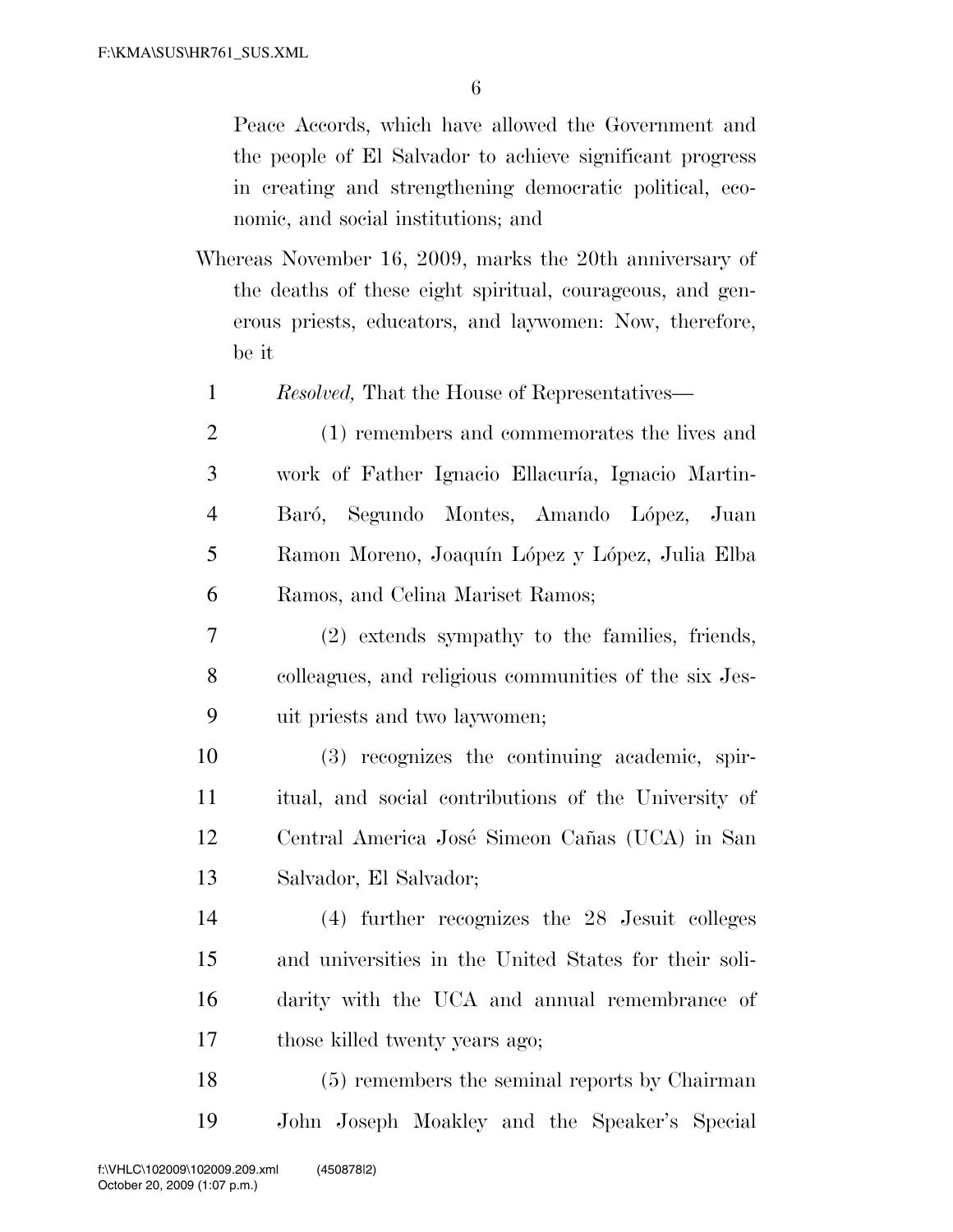- Task Force on El Salvador in investigating the mur-ders of the six priests and two laywomen;
- (6) acknowledges the role played by the Speak- er's Special Task Force, Congressman John Joseph Moakley, the Jesuit leadership of the UCA, and the Salvadoran judicial investigation and convictions in advancing negotiations to end the war in El Sal-vador;

 (7) highlights the solidarity demonstrated by the people of the United States, academic institu- tions, and religious congregations through their par- ticipation in local, national, and international events commemorating the 20th anniversary of the murders of the six Jesuit priests and two laywomen;

 (8) recognizes that the murdered individuals dedicated their lives to addressing and alleviating El Salvador's social and economic inequities, and that while significant progress has been made during the post-war period, social and economic hardships per-sist among many sectors of Salvadoran society; and

 (9) supports public, private, nongovernmental, and religious organizations in efforts to fulfill the legacy of the murdered Jesuits to reduce poverty and hunger and promote educational opportunity,